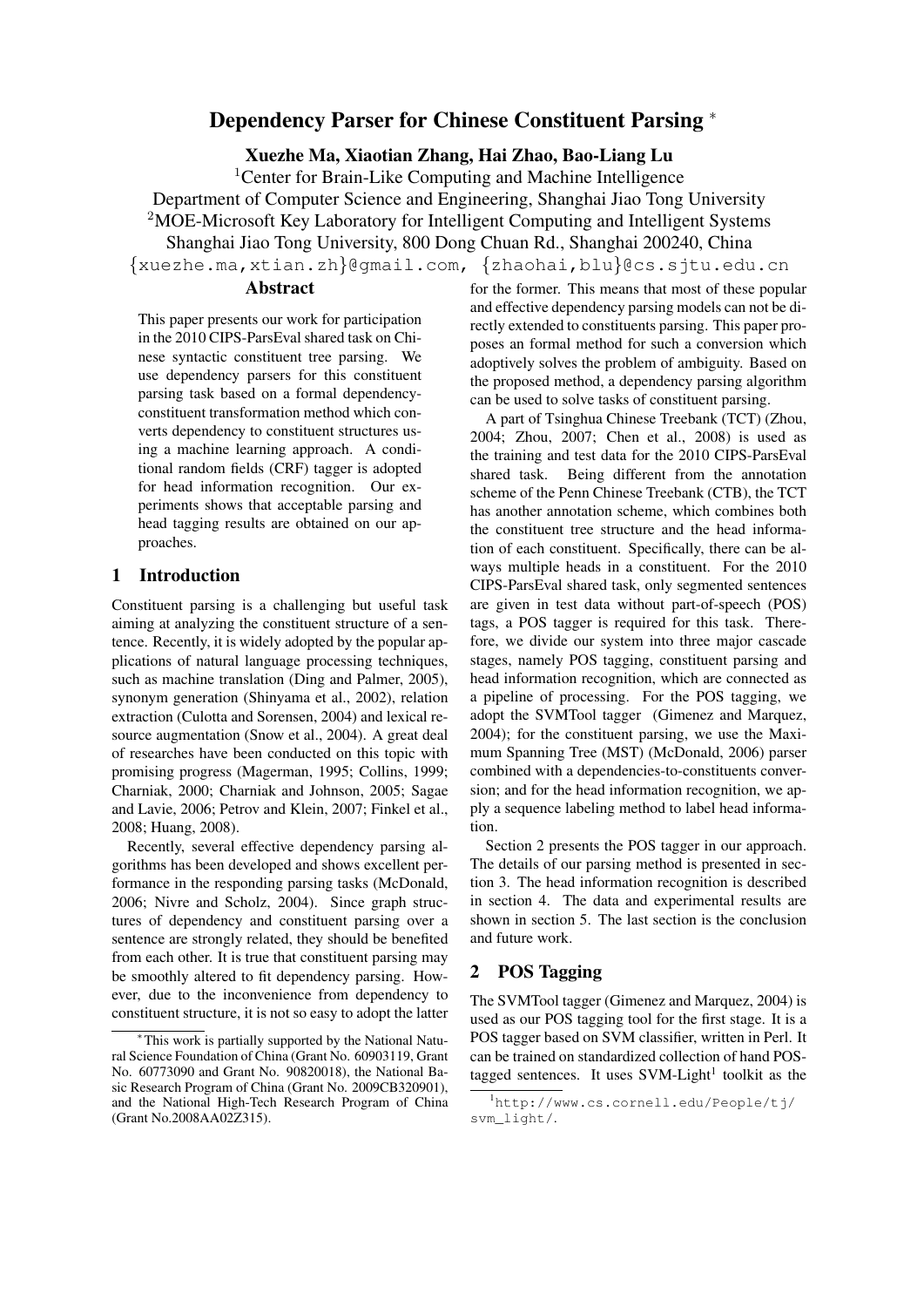implementation of SVM classifier and achieves 97.2% accuracy on the Penn English Treebank. We test the accuracy of the SVMTool tagger on the development set of the TCT (see section 5.1) and achieve accuracy of 94.98%.

# 3 Parsing Constituents Using Dependency Parsing Algorithms

#### 3.1 Convert Dependencies to Constituents

The conversion from constituent to dependency structures is straightforward with some specific rules based on linguistic theory. However, there is not an effective method which can accurately accomplish the opposite transformation, from the dependency structures back into constituent ones due to the existence of ambiguity introduced by the former transformation.

Aimed at the above difficulty, our solution is to introduce a formal dependency structure and a machine learning method so that the ambiguity from dependency structures to constituent structures can be dealt with automatically.

#### 3.1.1 Binarization

We first transform constituent trees into the form that all productions for all subtrees are either unary or binary, before converting them to dependency structures. Due to the binarization, the target constituent trees of the conversion from dependency back to constituent structures are binary branching.

This binarization is done by the left-factoring approach described in (Charniak et al., 1998; Petrov and Klein, 2008), which converts each production with  $n$ children, where  $n > 2$ , into  $n - 1$  binary productions. Additional non-terminal nodes introduced in this conversion must be clearly marked. Transforming the binary branching trees into arbitrary branching trees is accomplished by using the reverse process.

#### 3.1.2 Using Binary Classifier

We train a classifier to decide which dependency edges should be transformed first at each step of conversion automatically. After the binarization described in the previous section, only one dependency edge should be transformed at each step. Therefore the classifier only need to decide which dependency edge should be transformed at each step during the conversion.

As a result of the projective property of constituent structures, this problem only happens in the cases that modifiers are at both sides of their heads. And for these cases that one head has multiple modifiers, only the leftmost or the rightmost dependency edge could be transformed first. Therefore, a binary classifier is always enough for the disambiguation at each step.

| 1.  | Word form of the parent                 |  |
|-----|-----------------------------------------|--|
| 2.  | Part-of-speech (POS) tag of the parent  |  |
| 3.  | Word form of the leftmost child         |  |
| 4.  | POS tag of the leftmost child           |  |
| 5.  | Dependency label of the leftmost child  |  |
| 6.  | Word form of the rightmost child        |  |
| 7.  | POS tag of the rightmost child          |  |
| 8.  | Dependency label of the rightmost child |  |
| 9.  | Distance between the leftmost child and |  |
|     | the parent                              |  |
| 10. | Distance between the rightmost child    |  |
|     | and the parent                          |  |

Table 1: Features used for conversion classifier.

Support Vector Machine (SVM) is adopted as the learning algorithm for the binary classifier and the features are in Table 1.

#### 3.1.3 Convert Constituent Labels

The rest problem is that we should restore the label for each constituent when dependency structure trees are again converted to constituent structures. The problem is solved by storing constituent labels as labels of dependency types. The label for each constituent is just used as the label dependency type for each dependency edge.

The conversion method is tested on the development, too. Constituent trees are firstly converted into dependency structures using the head rules described in (Li and Zhou, 2009). Then, we transform those trees back to constituent structure using our conversion method and use the PARSEVAL (Black et al., 1991) measures to evaluate the performance of the conversion method. Our conversion method obtains 99.76% precision and 99.76% recall, which is a great performance.

#### 3.2 Dependency Parser for Constituent Parsing

Based on the proposed conversion method, dependency parsing algorithms can be used for constituent parsing. This can be done by firstly transforming training data from constituents into dependencies and extract training instances to train a binary classifier for dependency-constituent conversion, then training a dependency parser using the transformed training data. On the test step, parse the test data using the dependency parser and convert output dependencies to constituents using the binary classifier trained in advance. In addition, since our conversion method needs dependency types, labeled dependency parsing algorithms are always required.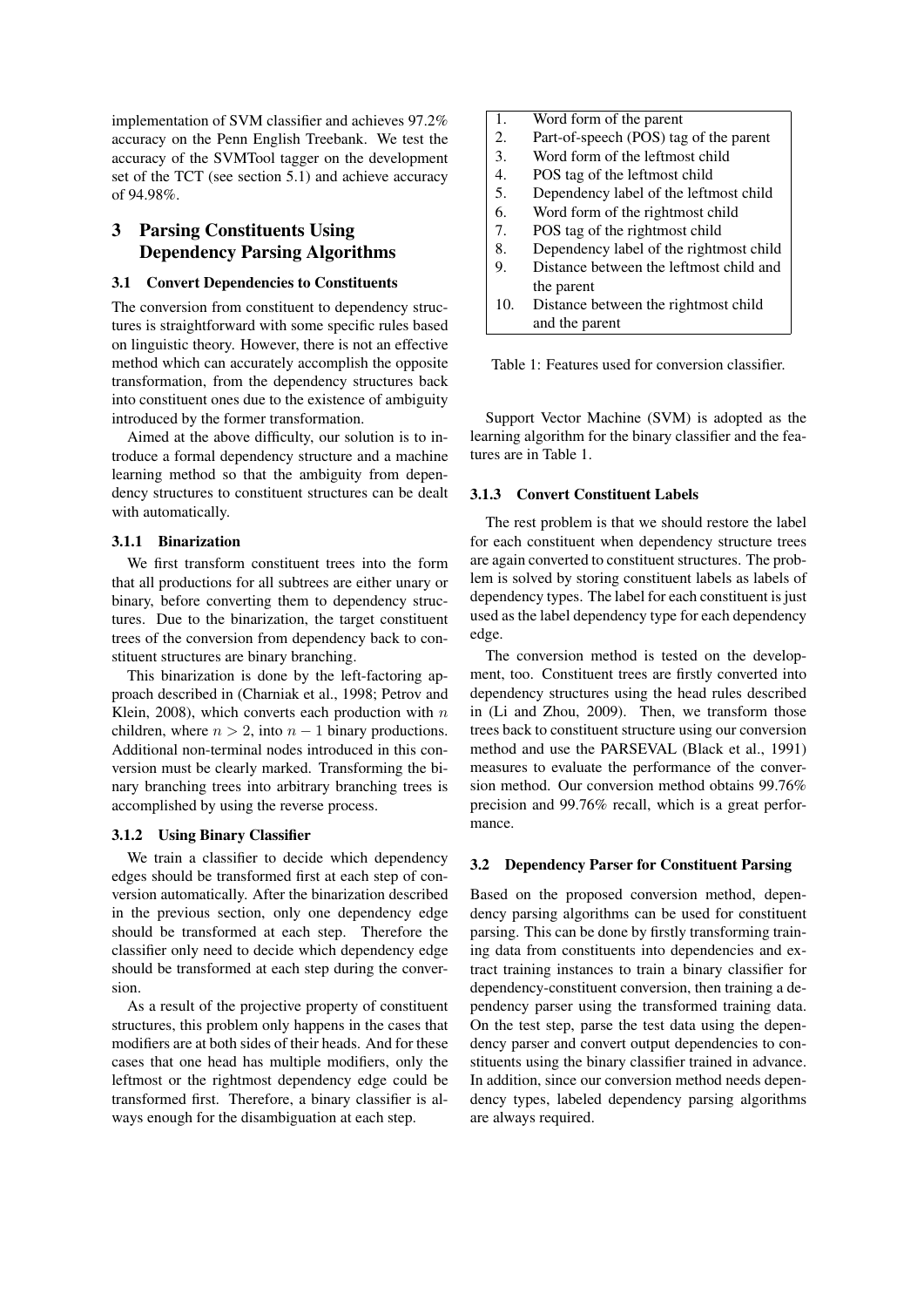- 1. Constituent label of the constituent
- 2. Constituent label of each child of the constituent.
- 3. Wether it is a terminal for each child of the constituent
- 4. The leftmost word in the sentence of each child of the constituent.
- 5. The leftmost word in the sentence of each child of the constituent.

Table 2: CRF features for head information recognition.

- 1. Word form and POS tag of the parent.
- 2. Word form and POS tag of each child.
- 3. POS tag of the leftmost child of each child.
- 4. POS tag of the rightmost child of each child.
- 5. Dependency label between the parent and its parent

Table 3: CRF features for dependency type labeling.

# 4 Head Information Recognition

Since head information of each constituent is always determined by the syntactic label of its own and the categories of the constituents in subtrees, the order and relations between the productions of each constituent strongly affects the head information labeling. It is natural to apply a sequential labeling strategy to tackle this problem. The linear chain CRF model is adopted for the head information labeling, and the implementation of CRF model we used is the 0.53 version of the CRF++ toolkit<sup>2</sup>. We assume that head information is independent between different constituents, which could decrease the length of sequence to be labeled for the CRF model.

We use a binary tag set to determine whether a constituent is a head, e.g.  $H$  for a head,  $O$  for a non-head, which is the same as (Song and Kit, 2009). The features in Table 2 are used for CRF model.

To test our CRF tagger, we remove all head information from the development set, and use the CRF tagger to retrieve the head. The result strongly proves its effectiveness by showing an accuracy of 99.52%.

## 5 Experiments

All experiments reported here were performed on a Core 2 Quad 2.83Ghz CPU with 8GB of RAM.

#### 5.1 Data

There are 37,219 short sentences in official released training data for the first sub-task and 17,744 long sentences for the second sub-task (for the second sub-task, one line in the training data set may contain more than one sentence). We split one eighth of the data as our development set. On the other hand, there are both 1,000 sentences in released test data for the first and second sub-tasks.

### 5.2 Constituent Parsing

As mentioned in section 3, constituent parsing is done by using a dependency parser combined with our conversion method. We choose the second order maximum spanning tree parser with k-best online large-margin learning algorithm (Crammer and Singer, 2003; Crammer et al., 2003). The MST parser we use is in the form of an open source program implemented in  $C++^3$ .

The features used for MST parser is the same as (McDonald, 2006). Both the single-stage and twostage dependency type labeling approaches are applied in our experiments. For the two-stage dependency type labeling, The linear chain CRF model is adopted instead of the first-order Markov model used in (McDonald, 2006). The features in Table 3 are used for CRF model. It takes about 7 hours for training the MST parser, and about 24 hours for training the CRF model.

As mentioned in section 3.1.2, SVM is adopted as the learning algorithm for the binary classifier. There are about 40,000 training instances in the first sub-task and about 80,000 in the second sub-task. Development sets are used for tuning parameter C of SVM and the training time of the SVM classifier for the first and second sub-task is about 8 and 24 hours, respectively. However, the conversion from dependencies to constituents is extremely fast. Converting more than 2,000 trees takes less than 1 second.

To transform the constituent trees in training set into dependency structures, we use the head rules of (Li and Zhou, 2009).

### 5.3 Results

The evaluation metrics used in 2010 CIPS-ParsEval shared task is shown in following:

1. syntactic parsing



<sup>3</sup>The Max-MSTParser is publicly available from http://max-mstparser.sourceforge.net/.

 ${}^{2}$ The CRF++ toolkit is publicly available from http://crfpp.sourceforge.net/.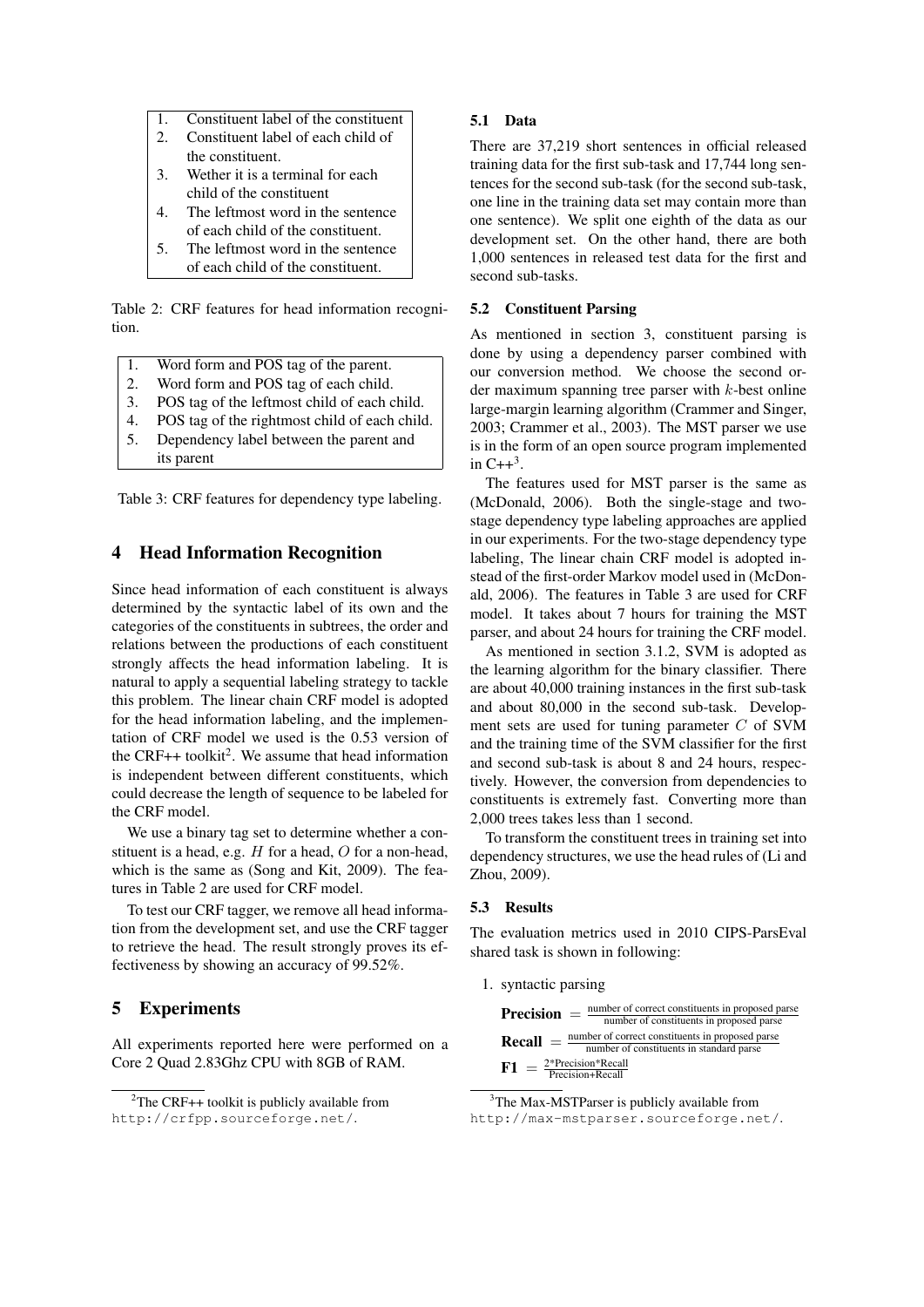|              | without head |        |       | with head |        |       |
|--------------|--------------|--------|-------|-----------|--------|-------|
|              | Precision    | Recall | F1    | Precision | Recall | F1    |
| single-stage | 77.78        | 78.13  | 77.96 | 75.78     | 76.13  | 75.95 |
| two-stage    | 78.61        | 78.76  | 78.69 | 76.61     | 76.75  | 76.68 |

Table 4: Official scores of syntactic parsing. single-stage and two-stage are for single-stage and two-stage dependency type labeling approached, respectively.

|              | Micro-R | Macro-R |
|--------------|---------|---------|
| single-stage | 62.74   | 62.47   |
| two-stage    | 63.14   | 62.48   |

Table 5: Official scores of event recognition

The correctness of syntactic constituents is judged based on the following two criteria:

- (a) the boundary, the POS tags of all the words in the constituent and the constituent type label should match that of the constituent in the gold standard data.
- (b) the boundary, the POS tags of all the words in the constituent, the constituent type label and head child index of the constituent should match that of the constituent in the gold standard data. (if the constituent contains more than one head child index, at least one of them should be correct.)
- 2. event pattern recognition

**Micro-R** = 
$$
\frac{\text{number of all correct events in proposed parse}}{\text{number of all events in standard parse}}
$$
  
**Macro-R** = 
$$
\frac{\text{sum of recall of different target verbs}}{\text{number of target verbs}}
$$

Here the event pattern of a sentence is defined to be the sequence of event blocks controlled by the target verb in a sentence. The criteria for judging the correctness of event pattern recognition is:

• the event pattern should be completely consistent with gold standard data (information of each event block should completely match and the order of event blocks should also consistent).

There are both two submissions for the first and second sub-tasks. One is using the single-stage dependency type labeling and the other is two-stage. Since there are some mistakes in our models for the second sub-task, the results of our submissions are unexpectedly poor and are not shown in this paper. All the results in this paper is reported by the official organizer of the 2010 CIPS-ParsEval shared task.

The accuracy of POS tagging on the official test data is 92.77%. The results of syntactic parsing for the first

sub-task is shown in Table 4. And results of event recognition is shown in Table 5.

From the Table 4 and 5, we can see that our system achieves acceptable parsing and head tagging results, and the results of event recognition is also reasonably high.

#### 5.4 Comparison with Previous Works

We comparison our approach with previous works of 2009 CIPS-ParsEval shared task. The data set and evaluation measures of 2009 CIPS-ParsEval shared task, which are quite different from that of 2010 CIPS-ParsEval shared task, are used in this experiment for the comparison purpose. Table 6 shows the comparison.

We compare our method with several main parsers on the official data set of 2009 CIPS-ParsEval shared task. All these results are evaluated with official evaluation tool by the 2009 CIPS-ParsEval shared task. Bikel's parser<sup>4</sup> (Bikel, 2004) in Table 6 is a implementation of Collins' head-driven statistical model (Collins, 2003). The Stanford parser<sup>5</sup> is based on the factored model described in (Klein and Manning, 2002). The Charniak's parser<sup>6</sup> is based on the parsing model described in (Charniak, 2000). Berkeley parser<sup>7</sup> is based on unlexicalized parsing model described in (Petrov and Klein, 2007). According to Table 6, the performance of our method is better than all the four parsers described above. Chen et al. (2009) and Jiang et al. (2009) both make use of combination of multiple parsers and achieve considerably high performance.

<sup>4</sup>http://www.cis.upenn.edu/˜dbikel/ software.html

<sup>5</sup>http://nlp.stanford.edu/software/ lex-parser.shtml/

 $^{6}$ ftp://ftp.cs.brown.edu/pub/nlparser/ <sup>7</sup>http://nlp.cs.berkeley.edu/Main.html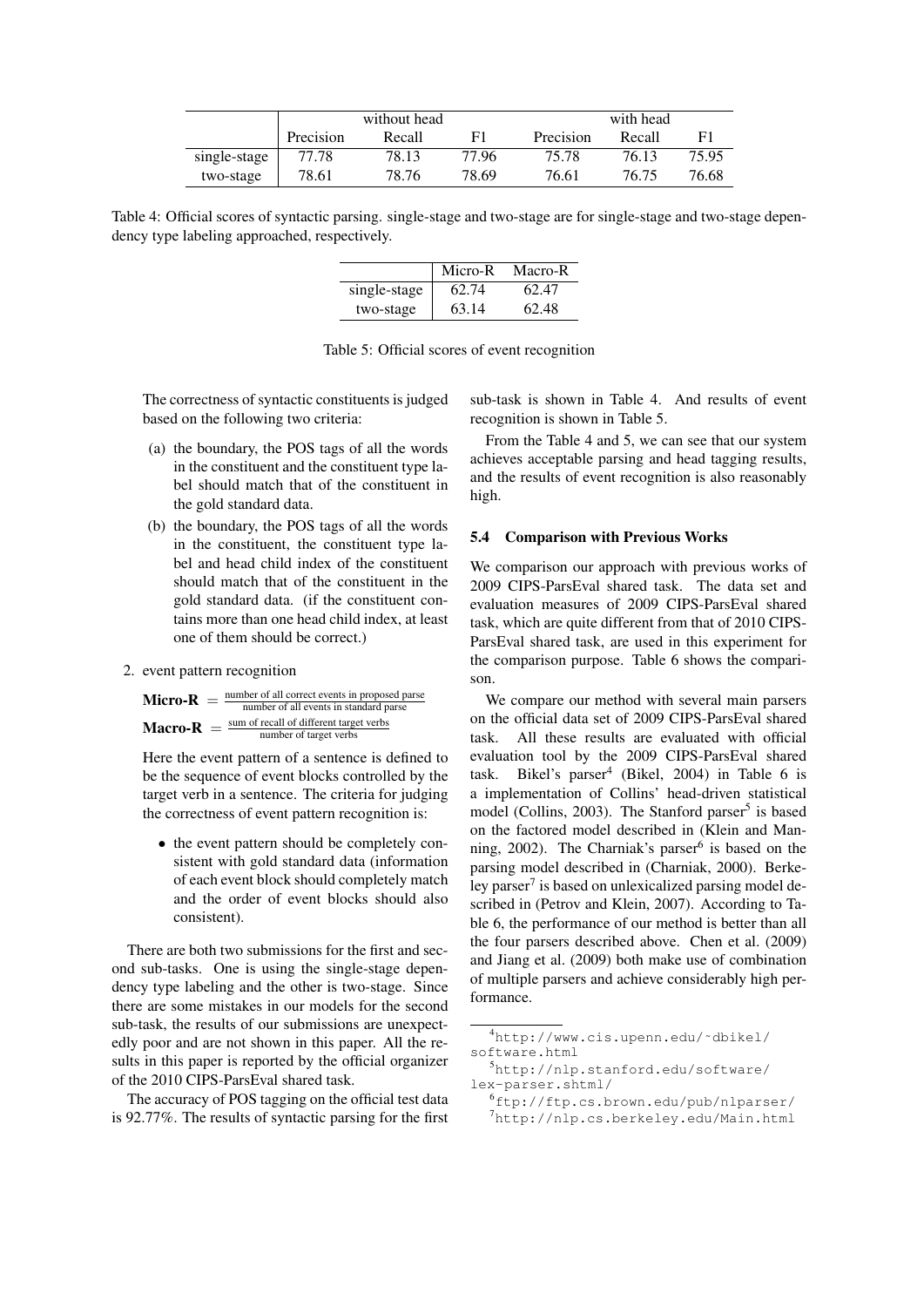|                     | F1   |
|---------------------|------|
| Bikel's parser      | 81.8 |
| Stanford parser     | 83.3 |
| Charniak's parser   | 83.9 |
| Berkeley parser     | 85.2 |
| this paper          | 85.6 |
| Jiang et al (2009). | 87.2 |
| Chen et al (2009).  | 88.8 |

Table 6: Comparison with previous works

### 6 Conclusion

This paper describes our approaches for the parsing task in CIPS-ParsEval 2010 shared task. A pipeline system is used to solve the POS tagging, constituent parsing and head information recognition. SVMTool tagger is used for the POS tagging. For constituent parsing, we proposes a conversion based method, which can use dependency parsers for constituent parsing. MST parser is chosen as our dependency parser. A CRF tagger is used for head information recognition. The official scores indicate that our system obtains acceptable results on constituent parsing and high performance on head information tagging.

One of future work should apply parser combination and reranking approaches to leverage this in producing more accurate parsers.

#### References

- Bikel, Daniel M. 2004. Intricacies of collins parsing model. *Computational Linguistics*, 30(4):480–511.
- Black, Ezra W., Steven P. Abney, Daniel P. Flickinger, Cluadia Gdaniec, Ralph Grishman, Philio Harrison, Donald Hindle, Robert J.P. Inqria, Frederick Jelinek, Judith L. Klavans, Mark Y. Liberman, Mitchell P. Marcus, Salim Roukos, and B Santorini. 1991. A procedure for quantitatively comparing the syntactic coverage of english grammars. In *Proceedings of the February 1991 DARPA Speech and Natural Language Workshop*.
- Charniak, Eugene and Mark Johnson. 2005. Coarseto-fine-grained  $n$ -best parsing and discriminative reranking. In *Proceedings of the 43rd ACLL*, pages 132–139.
- Charniak, Eugene, Sharon Goldwater, and Mark Johnson. 1998. Edge-based best-first chart parsing. In *Proceedings of the Sixth Workshop on Very Large Corpora*.
- Charniak, Eugene. 2000. A maximum-entropyinspired parser. In *Proceedings of NAACL*, pages 132–139, seattle, WA.
- Chen, Yi, Qiang Zhou, and Hang Yu. 2008. Analysis of the hierarchical Chinese funcitional chunk bank. *Journal of Chinese Information Processing*, 22(3):24–31.
- Chen, Xiao, Changning Huang, Mu Li, and Chunyu Kit. 2009. Better parser combination. In *CIPS-ParsEval-2009 shared task*.
- Collins, Michael. 1999. *Head-Driven Statistical Models for Natural Language Parsing*. Ph.D. thesis, University of Pennsylvania.
- Collins, Michael. 2003. Head-driven statistical models for natural language parsing. *Computational Linguistics*, 29(4):589–637.
- Crammer, Koby and Yoram Singer. 2003. Ultraconservative online algorithms for multiclass problems. *Journal of Machine Learining*.
- Crammer, Koby, Ofer Dekel, Joseph Keshet, Shai Shalev-Shwartz, and Yoram Singer. 2003. Online passive aggressive algorithms. In *Proceedings of NIPS*.
- Culotta, Aron and Jeffrey Sorensen. 2004. Dependency tree kernels for relation extraction. In *Proceedings of ACL*.
- Ding, Yuan and Martha Palmer. 2005. Machine translation using probabilistic synchronous dependency insertion grammars. In *Proceedings of ACL*.
- Finkel, Jenny Rose, Alex Kleeman, and Christopher D. Manning. 2008. Efficient, feature-based, conditional random field parsing. pages 959–967, The Ohio State University, Columbus, Ohio, USA.
- Gimenez and Marquez. 2004. Svmtool: A general POS tagger generator based on support vector machines. In *Proceedings of the 4th International Conference of Language Resources and Evaluation*, Lisbon, Portugal.
- Huang, Liang. 2008. Forest reranking: Discriminative parsing with non-local features. In *Proceedings of ACL/HLT*.
- Jiang, Wenbin, Hao Xiong, and Qun Liu. 2009. Mutipath shift-reduce parsing with online training. In *CIPS-ParsEval-2009 shared task*.
- Klein, Dan and Christopher Manning. 2002. Fast exact inference with a factored model for natural language parsing. In *In Advances in NIPS 2002*, pages 3–10.
- Li, Junhui and Guodong Zhou. 2009. Soochow university report for the 1st china workshop on syntactic parsing. In *CIPS-ParsEval-2009 shared task*.